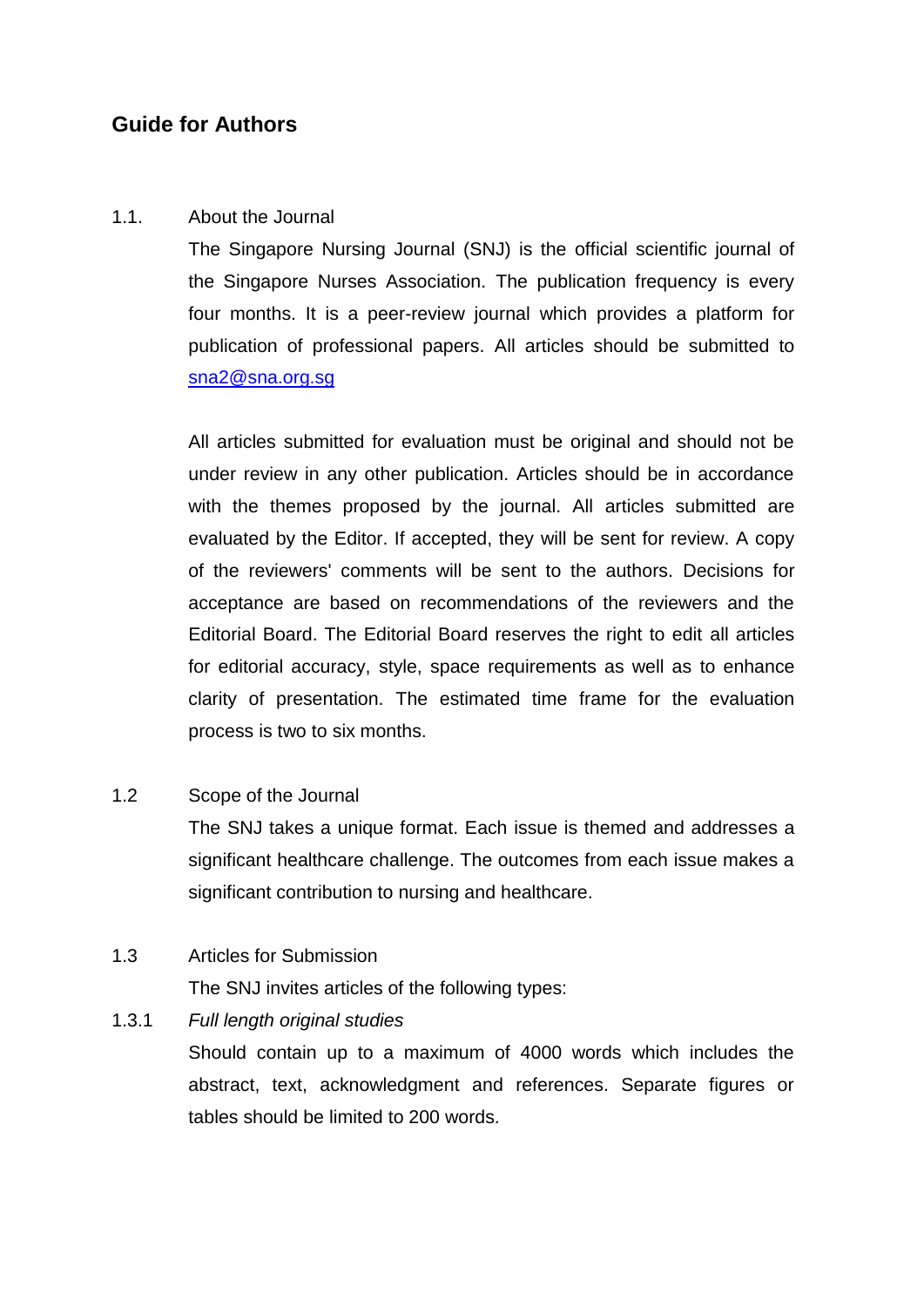#### 1.3.2 *Reviews*

Should contain up to a maximum of 5000 words and up to 150 references.

# 1.3.3 *Research in Brief*

Should contain up to a maximum of 2000 words which includes the abstract, text, acknowledgment and references. Separate figures or tables should be limited to 150 words. While a research in brief is a concise article, it should be definitive and scientifically rigorous.

### 1.3.4 *Letters to the Editor*

Should contain up to a maximum of 800 words and up to 5 references. The section will include letters discussing topics raised by papers published in the SNJ or elsewhere. Letters to the Editor will not be peerreviewed.

#### 1.3.5 *Short reports*

Should contain up to a maximum of 1500 words, up to 10 references and no more than 2 figures or tables. Short reports will be subject to the peer-review process.

#### 1.4 Format of Articles

Please note that it is the responsibility of the author to ensure that submission meets the journal's requirements. Articles submitted to SNJ that do not meet the journal's requirements will be returned to the authors and will not be considered for publication until they are re-submitted.

#### 1.4.1 *Title Page*

Should have the title of paper (in capital letters), author(s) name (s), designation and name of institution or department where the work is done. Details for the corresponding author should include: name, address of institution, telephone numbers and email address. A running title not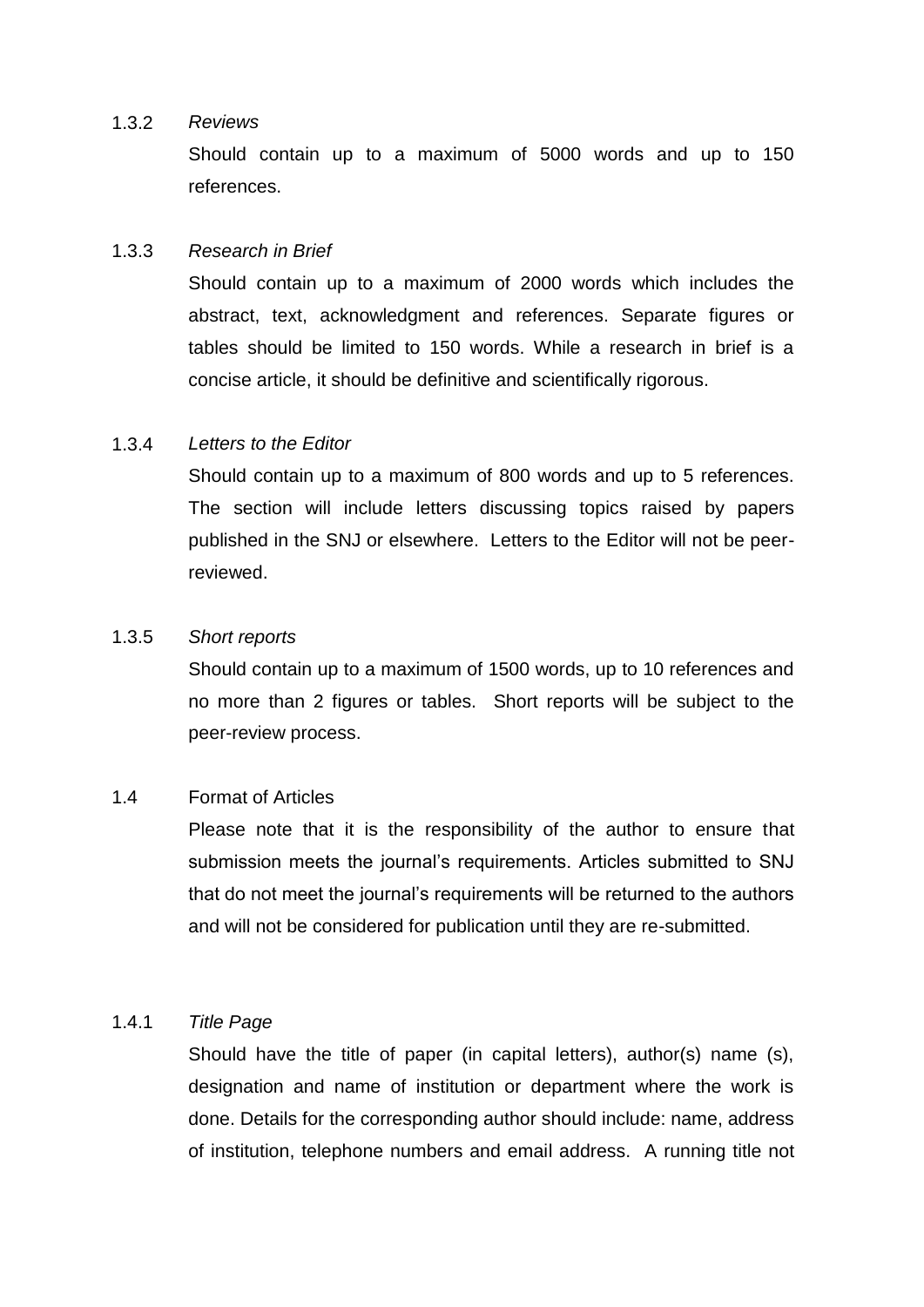exceeding 40 characters and spaces should be provided on the title page.

# 1.4.2 *Abstract*

Should include a structured explanation on what was done, what was observed and what was concluded. The abstract should contain up to a maximum of 250 words. Authors should provide not more than six keywords, listing them immediately after the abstract.

# 1.4.3 *Text*

Should include the use of headings and sub-headings in the text i.e. introduction , methods, results discussion. Footnotes should be avoided. All pages of the paper should be numbered consecutively at the top right hand corner in the order: title page, text, references, tables, figures.

Should acknowledge assistance received for conduct of work including funding sources.

#### 1.4.4 *References*

Should contain up to a maximum of 40 references and adhere to conventions of APA 6th edition style. It is the responsibility of the authors to list references accurately.

Journal references should be set as follows:

*Referencing journals*

Yuan, B.H., Williams, B.A., Yin, L., Liu, M., Fang, J.B., & Pang, D. (2011). Nursing students' views on the effectiveness of problem-based learning. Nurse Education Today, 31, 577-581.

# *Referencing books*

Huston, C.J. (2009). Professional Issues in Nursing: Challenges & Opportunities. Philadelphia: Lippincott Williams & Wilkins.